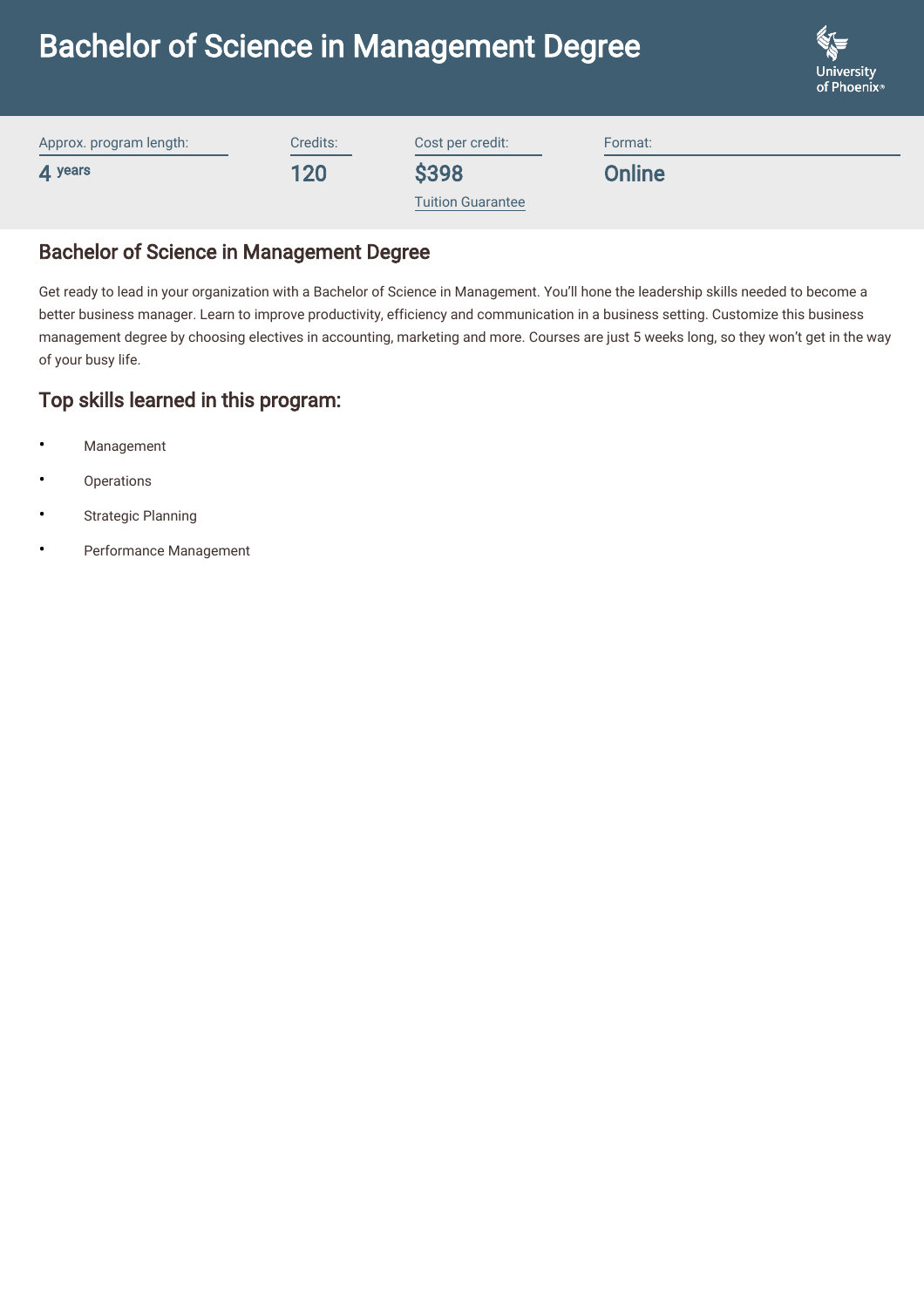

Projected job growth:

#### 9%

According to Bureau of Labor Statistics

## What can you do with a business management degree?

A BSM can prepare you to be a:

- Business manager
- General manager
- Operations manager
- Store manager

According to the [Bureau of Labor Statistics,](https://www.bls.gov/ooh/management/home.htm) job growth for management occupations is projected to be as fast as average between 2020 and 2030.

BLS projections are not specific to University of Phoenix students or graduates.

#### Institutional accreditation

University of Phoenix is accredited by the Higher Learning Commission (HLC), [hlcommission.org](https://www.hlcommission.org/). Since 1978, University of Phoenix has been continually accredited by the Higher Learning Commission.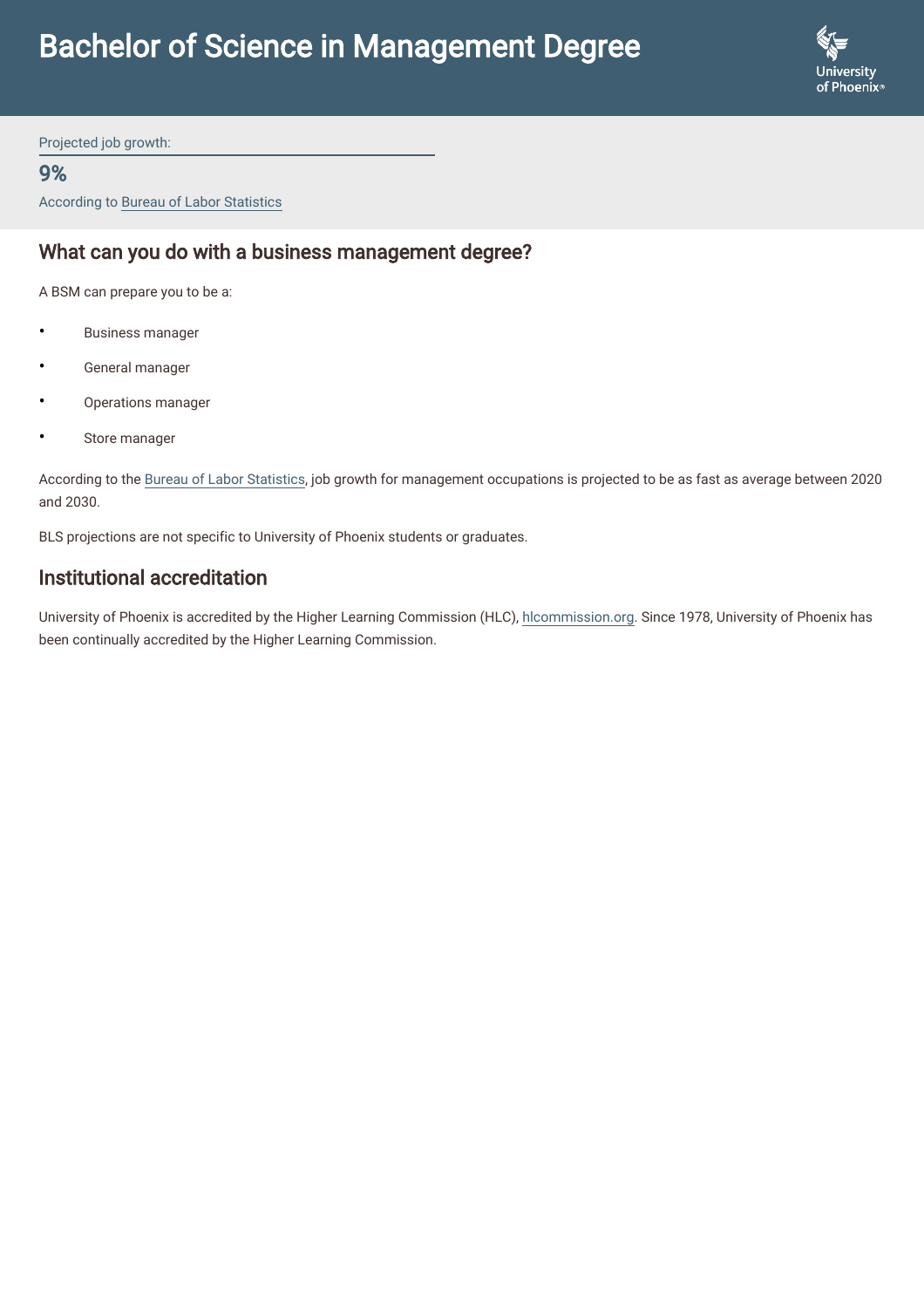

Total credits required:

120

### Requirements and prerequisites

You'll need 120 credits to complete this business management degree. Your course schedule may vary based on transferable credits or credits earned through the University's Prior Learning Assessment.

## 10 Core courses

Here's where you'll pick up the bulk of your program-specific knowledge. By the time you finish these courses, you should have the confidence and skills needed in a business management environment.

- MGT/312T: Organizational Behavior for Managers
- LDR/300T: Innovative Leadership
- MGT/362T: Change Management and Implementation
- OPS/330T: Strategic Operations and Logistics
- ETH/321T: Ethical and Legal Topics in Business
- PM/350T: Organizational Project Management
- ECO/372T: Principles of Macroeconomics
- FIN/370T: Finance for Business
- MKT/421T: Marketing
- MGT/498: Strategic Management

# 12 General education courses

These courses lay the foundation for all our degree programs. Because communication, math and writing skills aren't just universally applicable in business management  $-$  they're useful in daily life.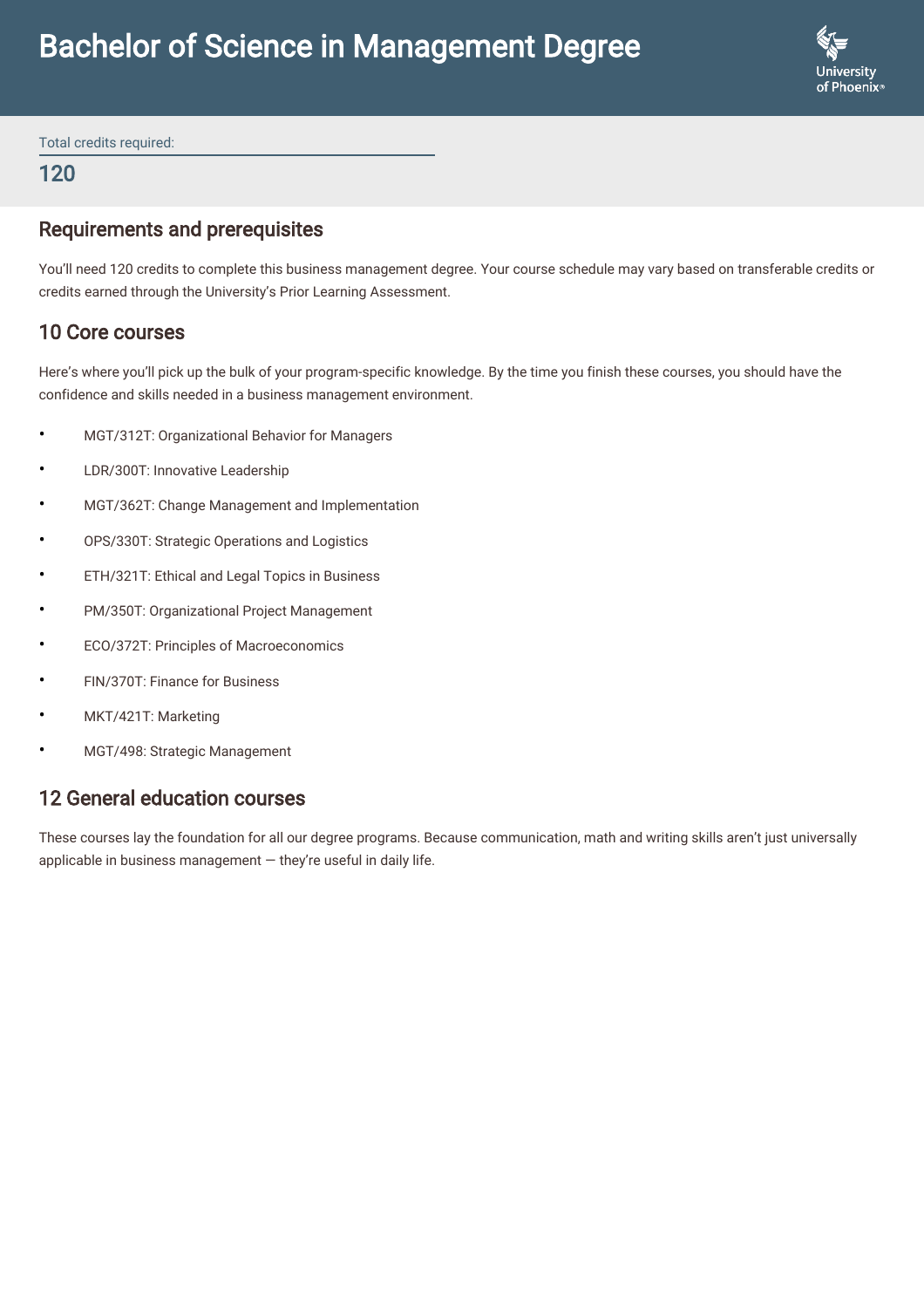# Bachelor of Science in Management Degree



- GEN/201: Foundations for University Success
- PSY/110: Psychology of Learning
- ENG/110: English Composition I
- HUM/115: Critical Thinking in Everyday Life
- FP/100T: Everyday Economics and Finances
- ENG/210: English Composition II
- SOC/110: Teamwork, Collaboration, and Conflict Resolution
- SCI/163T: Elements of Health and Wellness
- HUM/186: Media Influences on American Culture
- ENV/100T: Principles of Environmental Science
- MTH/215T: Quantitative Reasoning I
- MTH/216T: Quantitative Reasoning II

#### 18 Elective courses

Elective courses allow you to learn about topics you're interested in, whether they're related to your degree or not. That means you'll have a degree that's unique to you and your education goals.

- COM/295T: Business Communications
- BIS/221T: Introduction to Computer Applications and Systems
- BSCOM/100T: Introduction to Communication
- MGT/411: Innovative and Creative Business Thinking
- HRM/300T: Fundamentals of Human Resource Management
- MGT/434T: Employment Law
- HRM/324T: Total Compensation
- HRM/420T: Human Resource Risk Management
- HRM/326T: Employee Development
- HRM/498T: Strategic Human Resource Management and Emerging Issues
- CPMGT/300: Project Management
- CPMGT/301: Strategic Portfolio and Project Management
- CPMGT/302: Procurement and Risk Management
- CPMGT/303: Project Estimating and Control Techniques
- CPMGT/310: Project Management Methodologies
- CPMGT/305: Project Management Capstone
- MGT/420: Managing Quality in the Supply Chain
- MGT/445: Organizational Negotiations